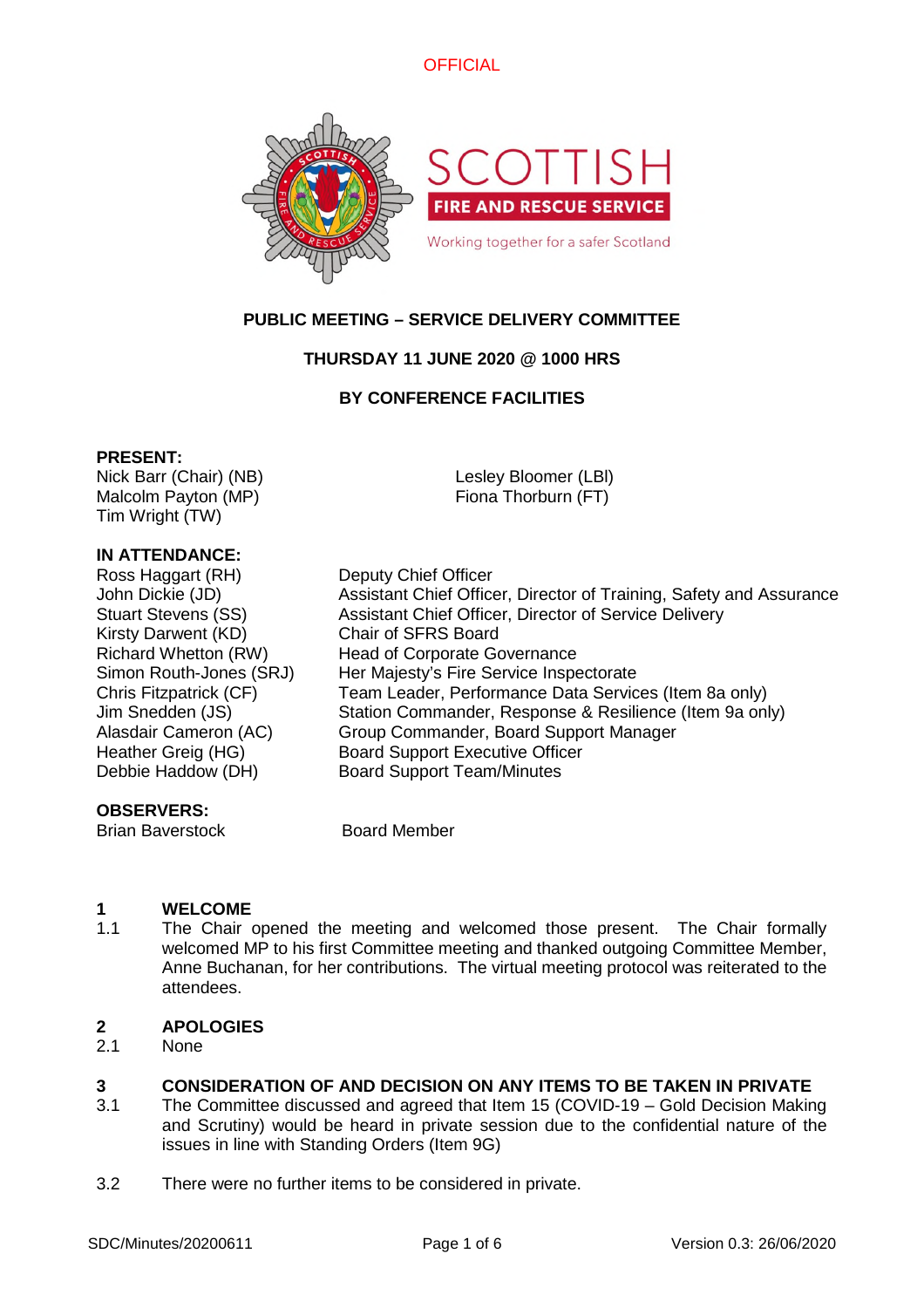# **4 DECLARATION OF INTERESTS**

4.1 None

#### **5 MINUTES OF PREVIOUS MEETING: 12 MARCH 2020**

5.1 Subject to the correction of a typographical error, the minutes of the meeting held on 12 March 2020 were approved as a true record of the meeting.

#### **6 ACTION LOG**

- 6.1 The Committee considered the action log and noted the following:
	- Item 7.2 Service Delivery Update (10/12/2019) It was noted that the business of the Committee continues to evolve and the Service Delivery Update would now be a verbal update.

#### 6.2 **Members noted the updated Action Log and approved the removal of completed actions.**

#### **7 SERVICE DELIVERY UPDATE**

- 7.1 RH provided the verbal update and highlighted the following key areas:
	- Significant impact due to COVID-19 pandemic (to be discussed further under Agenda Item 15).
	- Restructure of Strategic Leadership Team (SLT) implemented earlier than planned due to developing COVID-19 pandemic. New structure and remits were outlined.
	- Future Executive attendance at this Committee was confirmed as RH, JD and SS.
	- Performance Improvement Forum (PIF) has been stood down. The A review of the Senior Management Team has resulted in this being made an executive Board named Senior Management Board with a Terms of Reference which now include oversight and scrutiny of the previous PIF Business. Key functions include Portfolio Office Board, Annual Operating Plan (AOP), performance reporting, inspection/audit action plans, oversight of risk register and any service delivery strategies/policies.
	- Continuing review of Annual Operating Plan (AOP) due to the ongoing impact from COVID-19. Directors' objectives have been agreed for 2020/21 and are aligned with key areas of the AOP. Following the SLT restructure, Directors have been asked to review their own Directorate structures to ensure they are appropriate to meet demand and workload.
	- Succession planning Ongoing processes for Area Commanders and Head of Service Delivery (Deputy Assistant Chief Officer) for the East and North Service Delivery Areas.
- 7.2 The Committee queried the rationale for removing Training from the People and Organisational Development (POD) Directorate. RH reminded the Committee that a temporary Training (Operational) Directorate had been created 6 months previous due to the significant recommendations within the Training Review and the importance of operational training. RH clarified that non-operational training remained within POD's remit. JD provided assurance that there was synergy between the Training, Safety and Assurance and POD Directorates in regard to other organisational development. NB informed the Committee of the ongoing discussions with the Chair of Staff Governance Committee regarding scrutiny of operational training going forward.
- 7.3 SS informed the Committee that the new Service Delivery Directorate (which includes Response & Resilience, Prevention & Protection and Service Delivery) was working well and noted the benefits of a joined vision/strategy/collaboration during the current circumstances and in the longer term.
- 7.4 Thanks were noted to all SFRS personnel for maintaining service delivery output given the unprecedented circumstances.

#### 7.5 **The Committee noted the verbal update.**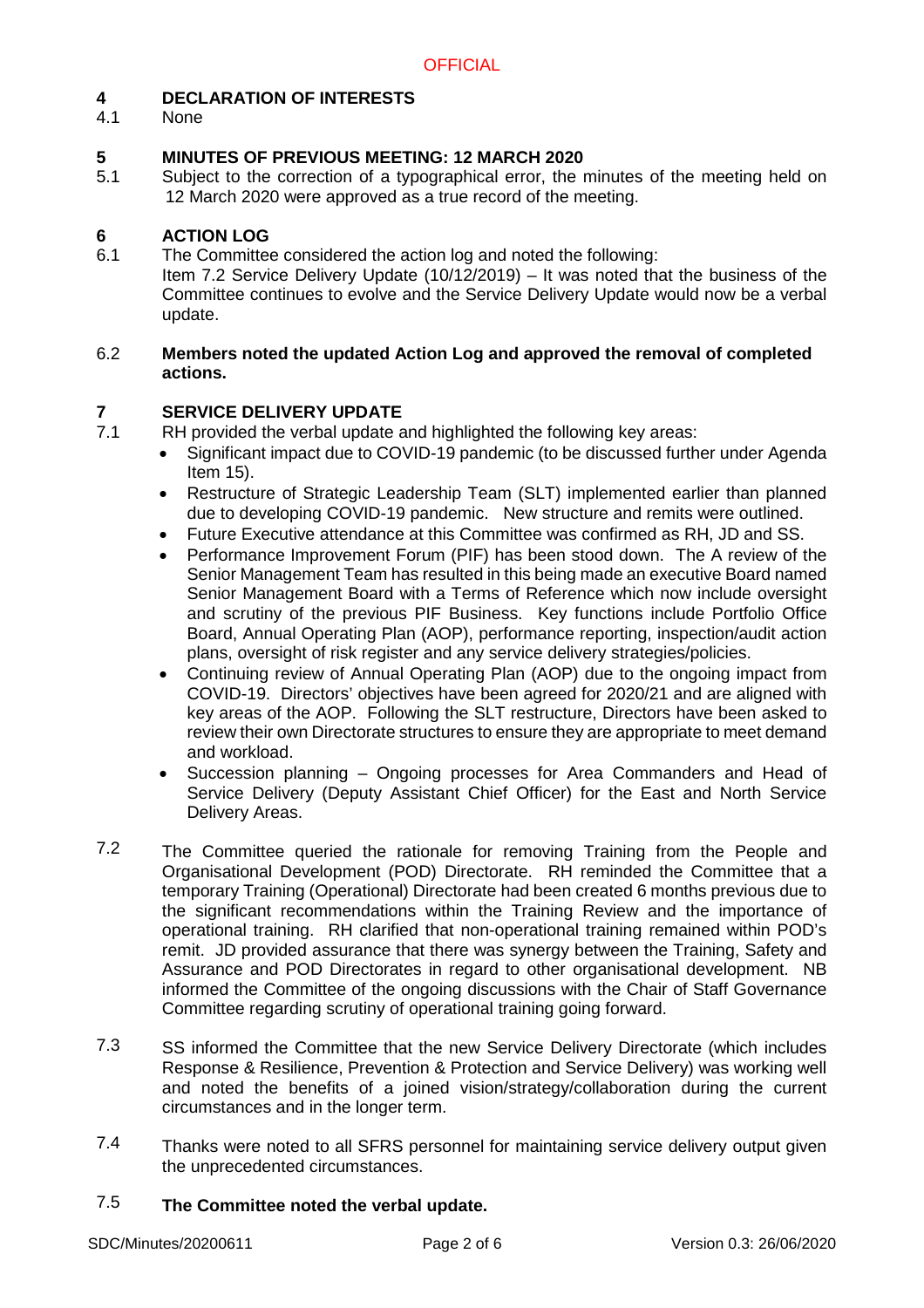*(CF joined the meeting at 1040 hrs)*

# **8 SERVICE DELIVERY PERFORMANCE REPORTING**

#### **8.1 Quarterly Performance Report for Q4 2019-20**

- 8.1.1 SS introduced CF to the Committee, who presented the performance report for quarter 4, highlighted with the following key areas:
	- Reduction in the overall number of incidents, accidental dwelling fires, casualties and fatalities and accidental non-domestic fires.
	- The current 3-year average figures have shown an increase in hi-severity fires and work is being undertaken to identify the reasons.
	- Special incidents including effecting entry/exit and flooding have increased.
	- UFAS increased by 1% (increase on 3-year average).
	- Home Fire Safety Visits (HFSV) were in line with targets.
- 8.1.2 SS advised that the communication highlighting the reduction in accidental dwelling fires was kept low level due to the escalating situation with COVID-19.
- 8.1.3 The Committee commented on the decrease in HFSV (At Risk Groups) and the disparity across Service Delivery Areas (SDA). SS advised that the disparity across SDA could be attributed to the strength and maturity of local partnership arrangements/relationships. The future vision was to have a targeted approach and different delivery methods. SS noted that the Service has always aspired to have continuous improvement on targets year on year, however, the approach may be changed to allow Local Senior Officers to set local HFSV targets. This may result in a reduction in the overall figures but increased focus on At Risk Group visits.
- 8.1.4 The Committee queried how annual targets were established, given the current COVID-19 situation. SS advised that the targets are set as part of the Performance Management Framework and the ARIMA model allows the Service to remove any seasonality/random elements to forecast accurately.
- 8.1.5 The Committee commented on the RDS availability within the Edinburgh City area. SS reminded the Committee that the RDS provision within the Edinburgh City area was a single station and the proximity to primary employment in Edinburgh affected availability.

#### 8.1.6 **The Committee noted the report.**

*(CF left the meeting at 1105 hrs)*

#### **8.2 Action Plan Updates – HMFSI Process Update and Closure Reports**

- 8.2.1 RH presented the report to advise the Committee of the new arrangements for managing audit/inspection reports and associated action plans and to request approval to close action plans relating to Her Majesty's Fire Service Inspectors (HMFSI) report on Performance Management Systems and the report on Operations Control Dundee and Highlands and Islands Support. A high-level dashboard was also presented to provide an update on other ongoing action plans. The Committee were asked to provide feedback on the process and the level of information provided for scrutiny.
- 8.2.2 Following agreement at the recent Senior Management Board, RH stated that the terminology "*cancelled*" within the action plans would be amended to "*archived*" as these actions could not be progressed at this time. These actions would continue to be monitored and resurrected at the appropriate time if possible.
- 8.2.3 The Committee noted and welcomed the future inclusion of Local Area Inspection action plans updates within the dashboard.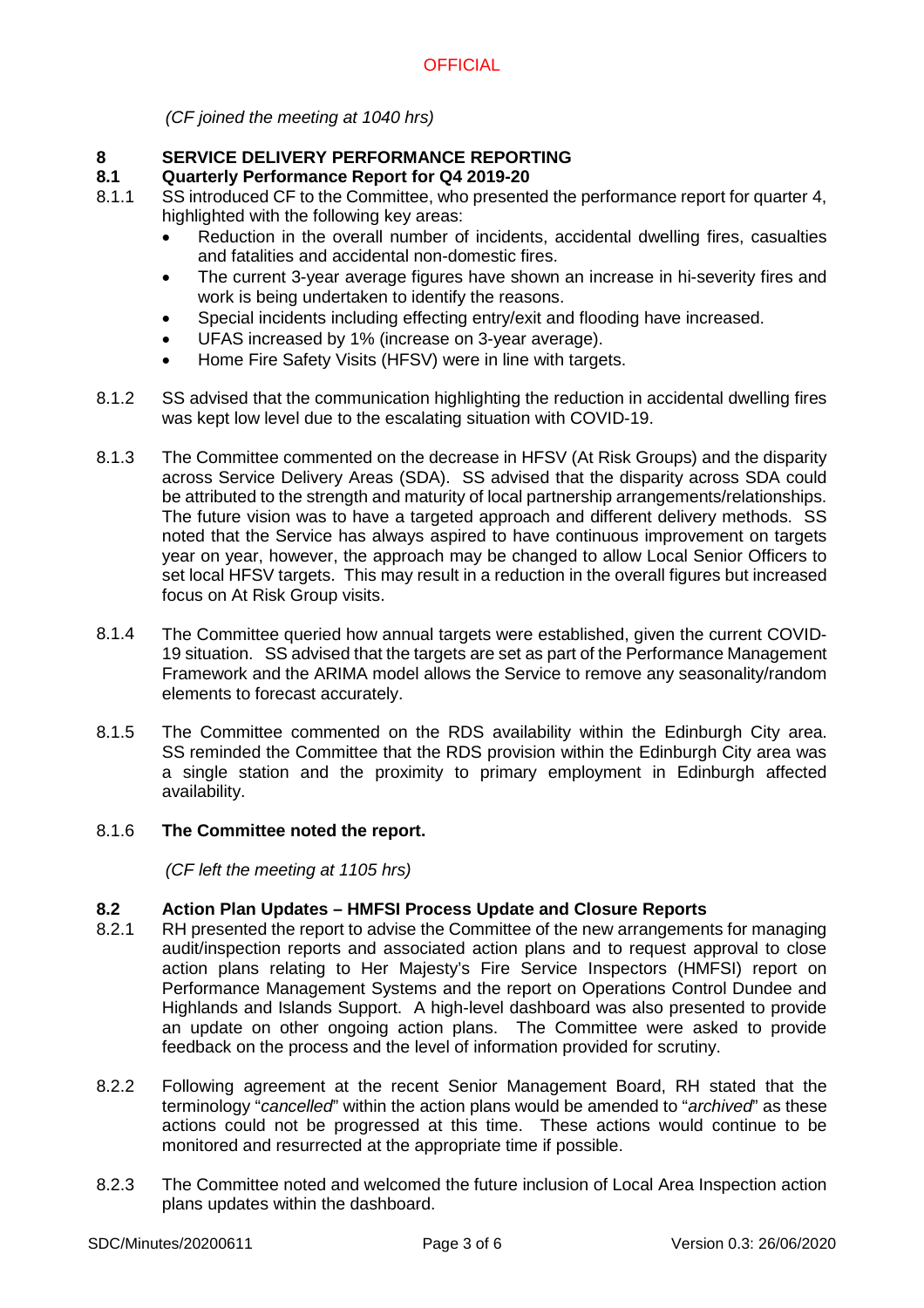# **OFFICIAL**

- 8.2.4 The Committee were reminded that the Service were afforded the opportunity to comment (factual accuracy) on HMFSI inspection reports prior to publication. The Committee were further reminded that inspections were undertaken at a certain point in time and as such circumstances may have progressed since the inspection. RH outlined the Service's process for developing action plans and the formal governance process following receipt of the finalised inspection report.
- 8.2.5 It was confirmed that the HMFSI would now present a quarterly update report to the Audit and Risk Assurance Committee.
- 8.2.6 The Committee were content with the format and level of information within the report.
- 8.2.7 In regard to the closure of the Performance Management Systems action plan, and following input from SRJ and questions from the members, the Chair decided to ask for more information with a view to closing the report by e-mail in the following weeks. It was agreed that an amended action plan would be circulated by email to Committee members seeking approval for closure.

# **ACTION: RH/BST**

- 8.2.8 The Committee noted and approved the closure of the Operations Control Dundee and Highlands and Islands Support report.
- 8.2.9 **The Committee noted the new process, approved the closure of the Operations Control Dundee and Highlands and Islands action plan and agreed that an amended action plan (Performance Management Systems) be circulated seeking approval for closure.**

*(The meeting broke at 1145 hrs and reconvened at 1150 hrs) (JS joined the meeting at 1150 hrs)*

# **9 OPERATIONAL LEARNING**

- 9.1 **Water Rescue Update – Operational Assurance/Operational Discretion**
- 9.1.1 JD reminded the Committee of the need and process for applying operational discretion and the subsequent review of the current operational procedures.
- 9.1.2 JS presented a report to the Committee providing an overview on the development and implementation of Operational Intelligence gathering for water risks within the Service. The following key points were highlighted:
	- Need to provide a consistent method of recording and delivery method for water risks across Scotland was identified.
	- Consultation was undertaken with all Service Delivery, water rescue stations and external agencies.
	- Increase in incidents (tidal waters) to assist other agencies and declaration of operational discretion.
	- Need to improve sharing/collating of information on historical/local information in a standardised method.
	- Additional suite of water rescue supporting documents developed and made available.
- 9.1.3 The Committee were provided with an example of a standardised water incident response plan, which contains hazards, risks and both aerial and Ordnance Survey maps. This new recording method provides a standardised approach for providing risk critical information in a format recognisable by all personnel, details risk critical information immediately available to resources not located at the local station/LSO area and enables enhanced command decision making and improves relationships with partnership agencies.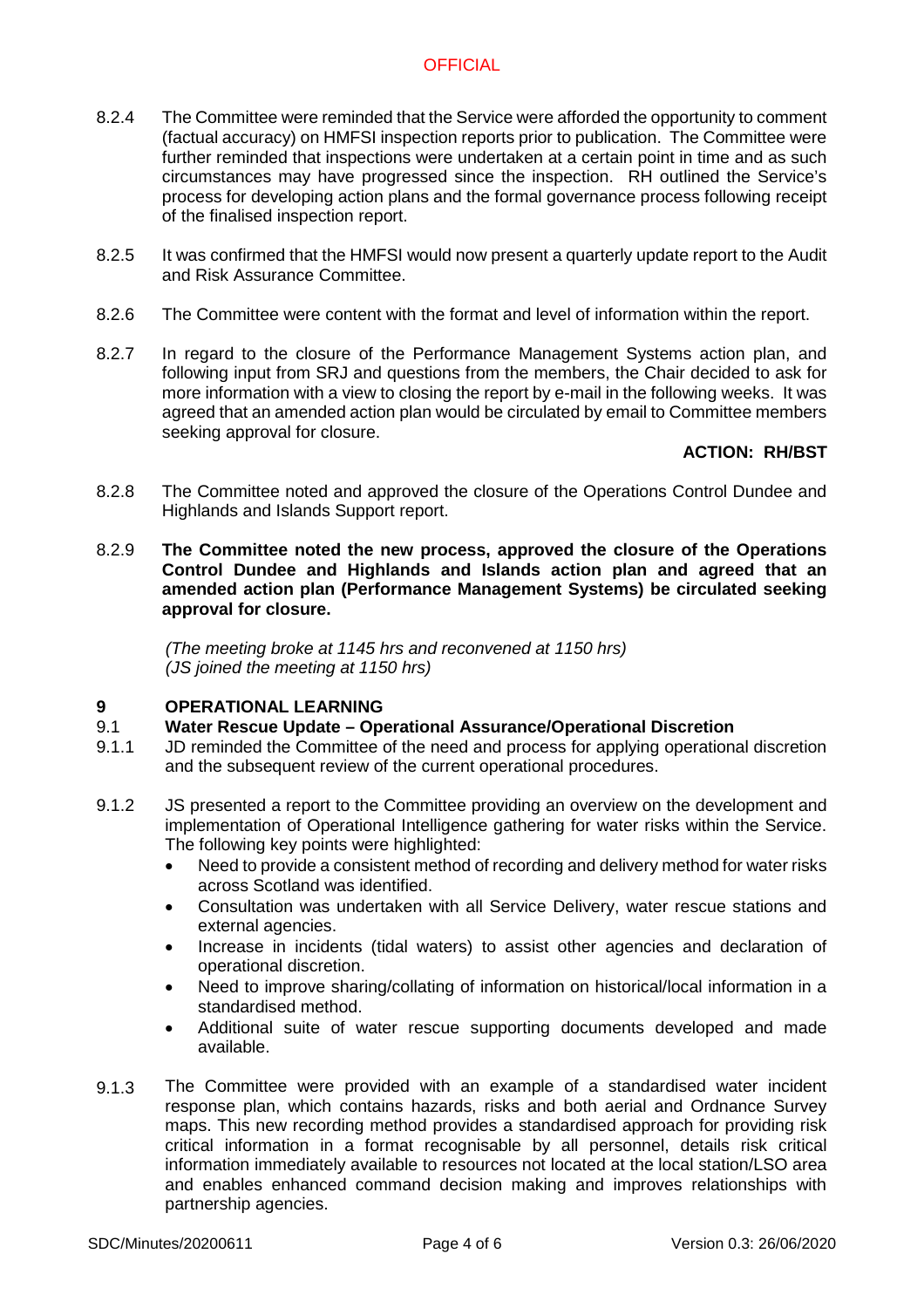# 9.1.4 **The Committee noted the helpful and interesting presentation.**

*(JS left the meeting at 1150 hrs)*

#### 9.2 **Grenfell Tower Fire – Update Report**

- 9.2.1 SS presented a report to the Committee outlining the work being undertaken by the Service in conjunction with relevant partners, following the Grenfell Tower fire tragedy in June 2017. The following key points were highlighted:
	- Due to the impact of COVID-19, there has been slippage in timescales and the action plan would be reviewed and updated. It is anticipated that the projected end date (June 2021) was still achievable.
	- New UK NFCC and Fire and Rescue Operational Guidance has also been delayed due to COVID-19.
	- Ministerial Working Group were still meeting and progressing relevant actions.
	- All 6 recommendations of the Scottish Government's Fire Safety Regime Review have been completed.
	- A further 3 Scottish Government working groups have been established.
- 9.2.2 The Committee asked whether quarterly inspections of high rise buildings have continued throughout lockdown. SS confirmed that the high rise operational assurance visits have continued to be undertaken and stated that there had been no significant incidents within high rise premises over this period.
- 9.2.3 In regard to the Stay Put guidance, SS confirmed that the current guidance is still viable and appropriate.

#### 9.2.4 **The Committee noted the report.**

#### **10 SERVICE DELIVERY RISK REGISTER**

#### 10.1 **Service Delivery Risk Register**

- 10.1.1 Due to the ongoing review of the Strategic Risk Register, SS noted that the version presented to the Committee was not up to date. The new Strategic Risk Register and reporting process will be presented at the next Audit and Risk Assurance Committee (9 July 2020).
- 10.1.2 **The Committee noted the report.**

#### 10.2 **Risk Spotlight – UFAS (Unwanted Fire Alarm Signals)**

10.2.1 SS presented the risk spotlight briefing note and highlighted the Stocktake report into the management of UFAS which has been produced by the cross-directorate UFAS Working Group. Their key areas of focus were outlined. Based on the findings of the Stocktake review, the UFAS Working Group have proposed 20 recommendations and these will be presented to the Strategic Leadership Team (23 June 2020) and brought back to the next Committee meeting. The UFAS pre-determined attendance strategy currently in place, in response to COVID-19, will be evaluated in due course and further information will be presented to the Committee. A number of comments were made, including the need for the Committee to better understand the regulations around automated fire alarm systems

#### 10.2.2 **The Committee noted the verbal update and briefing note.**

#### **11 REPORTS FOR CONSIDERATION**

#### 11.1 **HMFSI Routine Report - Local Area Inspection and Thematic Inspection Updates**

- 11.1.1 SRJ provided an update on the local area and thematic inspection work being undertaken, highlighting the following:
	- Edinburgh City inspection final report to be published end of June 2020.
	- Future Local Area Inspection planned for Argyll and Bute, Fife and Angus.